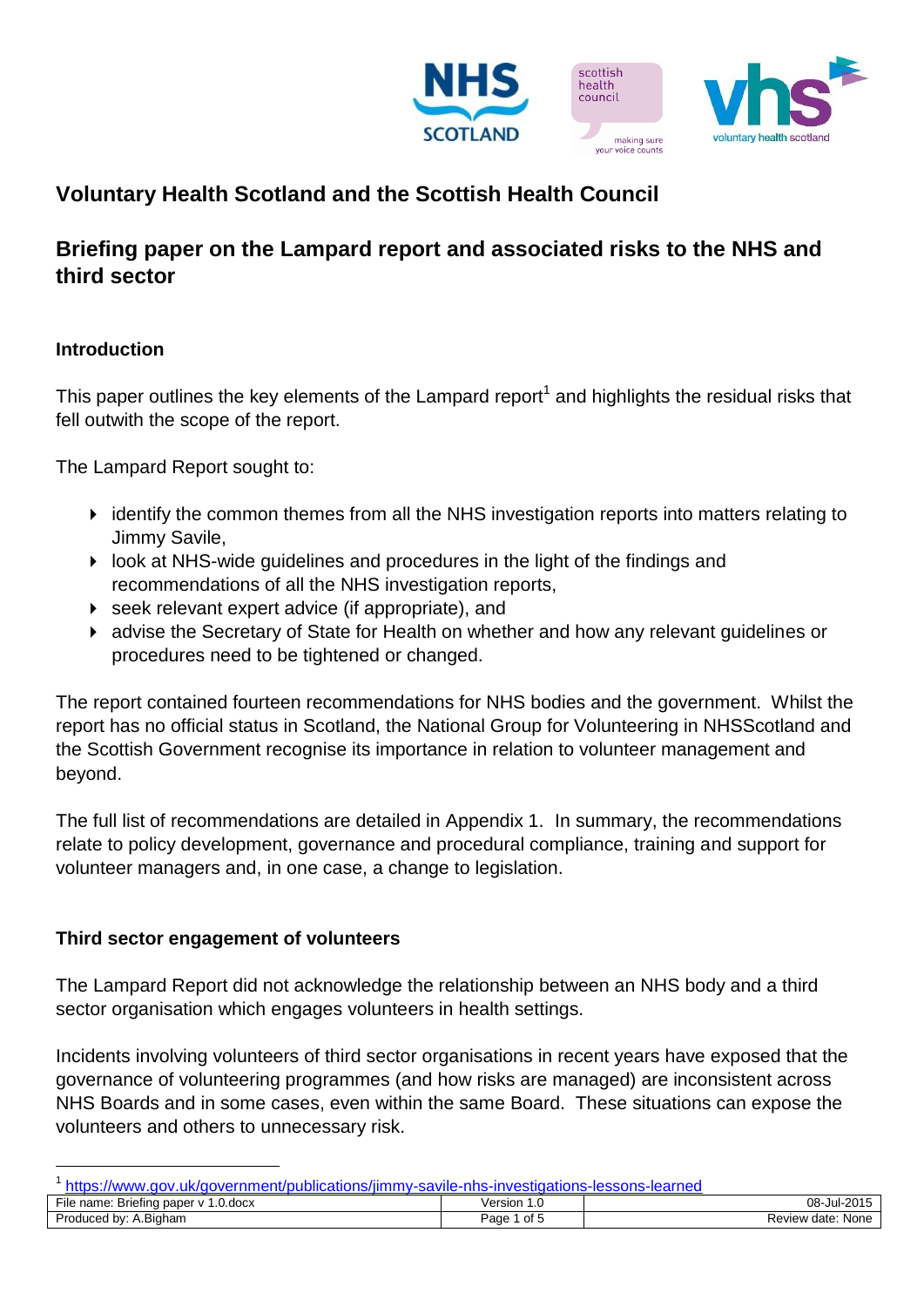Arrangements with third sector partners can range from historical practice of collaborative working, service-level agreements and commissioned services.

Where arrangements are of a less formal nature, lines of responsibility can become blurred and it increases the probability of breaches of policy and procedure leading to patients, staff and volunteers becoming exposed to unnecessary risk.

## **Aims and format of the meeting**

This meeting has been arranged to seek the views of third sector organisations in order to better understand the local arrangements and to identify any additional issues that need to be taken into account.

The meeting will begin with an introduction of some typical situations that have arisen in recent years, setting the context of the discussion and providing a basis to share experiences.

Following the meeting it is envisaged that a short-life working group will be established to examine the need and, if relevant, guidance for NHS Boards.

| File name: Briefing paper v 1.<br>$0.00c$ x | Version<br>1.0 | 08-Jul-2015       |
|---------------------------------------------|----------------|-------------------|
| v: A.Biaham<br>Produced by:                 | Page 2 of 5    | Review date: None |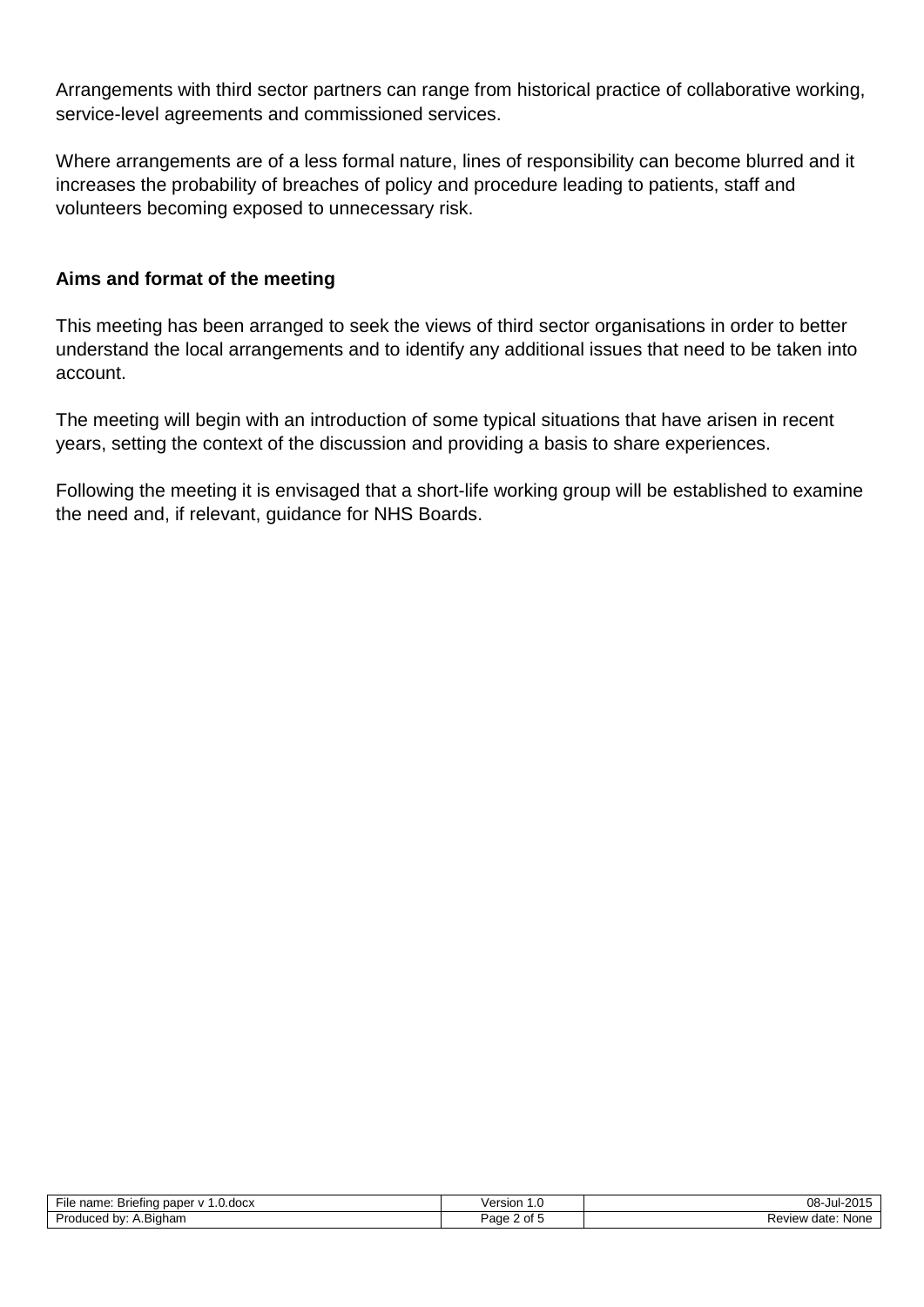## **Recommendations stemming from the Lampard Report**

The table below lists the original recommendations from the Lampard Report into the Savile enquiries and their relevance to the NHS.

The Lampard report focussed on NHS England but there is relevance for NHSScotland and NHS Boards in Scotland. This has been acknowledged in the appropriate columns.

|   | Recommendation                                                                                                                                                                                                                                                                                                                                 | NHSScotland/<br><b>Scottish</b><br><b>Government</b> | <b>NHS</b><br><b>Boards</b> | <b>Specific</b><br>relevance<br>to<br>volunteer<br>managers |
|---|------------------------------------------------------------------------------------------------------------------------------------------------------------------------------------------------------------------------------------------------------------------------------------------------------------------------------------------------|------------------------------------------------------|-----------------------------|-------------------------------------------------------------|
|   | All NHS hospital trusts should develop a policy for agreeing to and managing visits by<br>celebrities, VIPs and other official visitors. The policy should apply to all such visits<br>without exception.                                                                                                                                      |                                                      | x                           |                                                             |
| 2 | All NHS trusts should review their voluntary services arrangements and ensure that:<br>they are fit for purpose;<br>volunteers are properly recruited, selected and trained and are subject to<br>appropriate management and supervision; and<br>all voluntary services managers have development opportunities and are properly<br>supported. |                                                      | x                           |                                                             |
| 3 | The Department of Health and NHS England should facilitate the establishment of a<br>properly resourced forum for voluntary services managers in the NHS through which<br>they can receive peer support and learning opportunities and disseminate best<br>practice.                                                                           | $\mathbf x$                                          | x                           |                                                             |
| 4 | All NHS trusts should ensure that their staff and volunteers undergo formal<br>refresher training in safeguarding at the appropriate level at least every three years.                                                                                                                                                                         |                                                      | x                           |                                                             |

| ---<br>1.700y<br>. Briefing paper '<br>name.<br><b>File</b><br>.uuun | /ersion<br>.              | $08 -$ Jul-20<br>$\sim$ $\sim$ $\sim$<br>┚┙ |
|----------------------------------------------------------------------|---------------------------|---------------------------------------------|
| Produced by:<br>$-$<br><b>Bigham</b>                                 | $\sim$<br>Page 5<br>ט ושי | Review date:<br>None                        |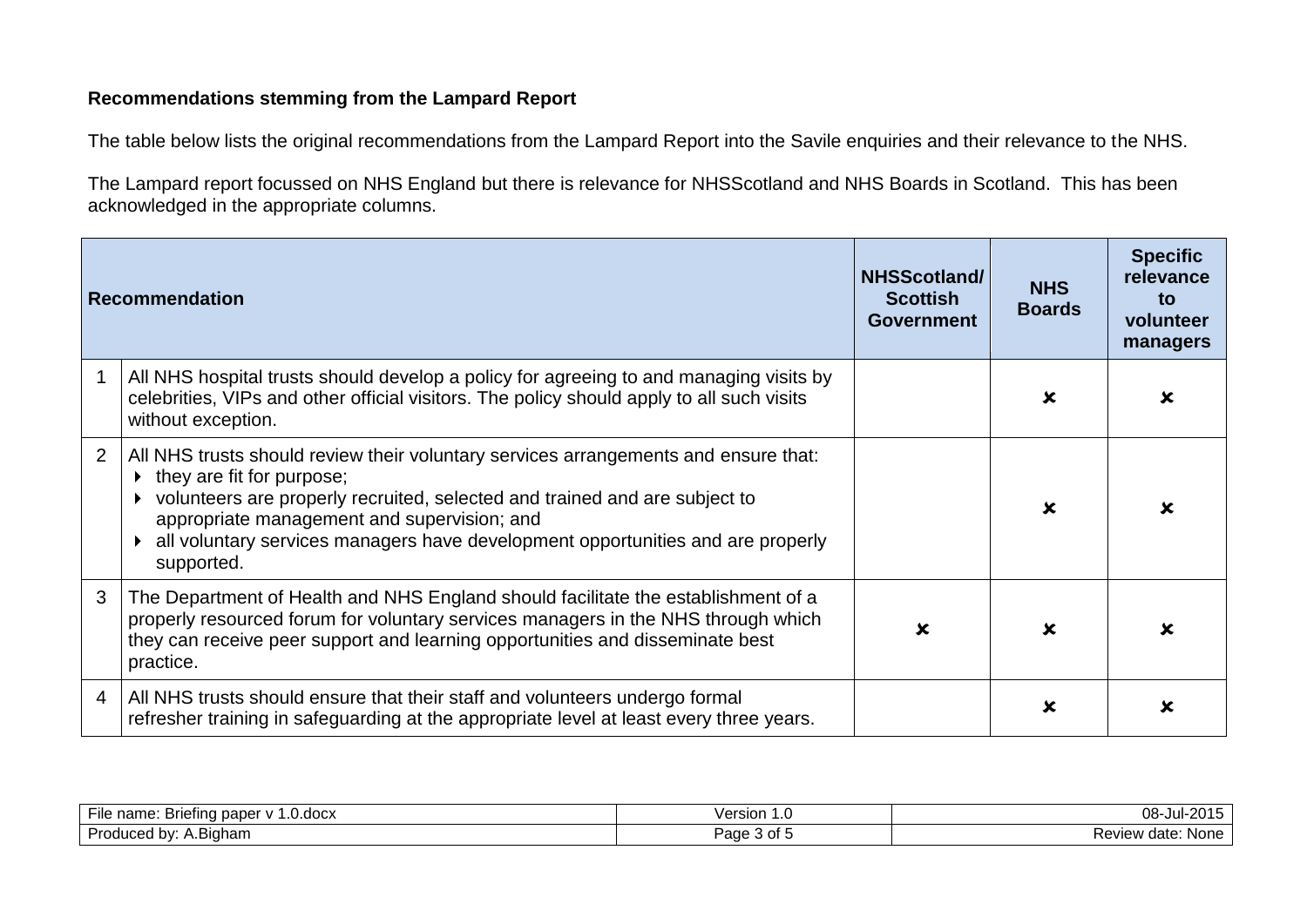|   | <b>Recommendation</b>                                                                                                                                                                                                                                                                                                                                                                                      | NHSScotland/<br><b>Scottish</b><br><b>Government</b> | <b>NHS</b><br><b>Boards</b> | <b>Specific</b><br>relevance<br>to<br>volunteer<br>managers |
|---|------------------------------------------------------------------------------------------------------------------------------------------------------------------------------------------------------------------------------------------------------------------------------------------------------------------------------------------------------------------------------------------------------------|------------------------------------------------------|-----------------------------|-------------------------------------------------------------|
| 5 | All NHS hospital trusts should undertake regular reviews of:<br>• their safeguarding resources, structures and processes (including their training<br>programmes); and<br>the behaviours and responsiveness of management and staff in relation to<br>safeguarding issues to ensure that their arrangements are robust and operate<br>as effectively as possible.                                          |                                                      | $\mathbf x$                 | $\mathbf x$                                                 |
| 6 | The Home Office should amend relevant legislation and regulations so as to ensure<br>that all hospital staff and volunteers undertaking work or volunteering that brings them<br>into contact with patients or their visitors are subject to enhanced DBS and barring list<br>checks.                                                                                                                      | $\boldsymbol{\mathsf{x}}$                            |                             |                                                             |
| 7 | All NHS hospital trusts should undertake DBS checks (including, where applicable,<br>enhanced DBS and barring list checks) on their staff and volunteers every three years.<br>The implementation of this recommendation should be supported by NHS Employers.                                                                                                                                             |                                                      | $\mathbf x$                 | x                                                           |
| 8 | The Department of Health and NHS England should devise and put in place an<br>action plan for raising and maintaining NHS employers' awareness of their obligations<br>to make referrals to the local authority designated officer (LADO) and to the Disclosure<br>and Barring Service.                                                                                                                    | $\boldsymbol{\mathsf{x}}$                            | $\mathbf x$                 | x                                                           |
| 9 | All NHS hospital trusts should devise a robust trust-wide policy setting out how<br>access by patients and visitors to the internet, to social networks and other social<br>media activities such as blogs and Twitter is managed and where necessary restricted.<br>Such policy should be widely publicised to staff, patients and visitors and should be<br>regularly reviewed and updated as necessary. |                                                      | $\boldsymbol{\mathsf{x}}$   | x                                                           |

| $- \cdot \cdot$<br>L.0.docx<br>name.<br>. Briefing paper v<br>110ء<br>. . | 100000<br>'UUNU<br>. | 08-<br>JUF.             |
|---------------------------------------------------------------------------|----------------------|-------------------------|
| √∩س<br>ا اهمر<br>∖.Biɑham<br><b>b</b><br>100u<br>.<br>.                   | age<br>⊶ ∪⊩ ⊾        | None<br>Review<br>date. |